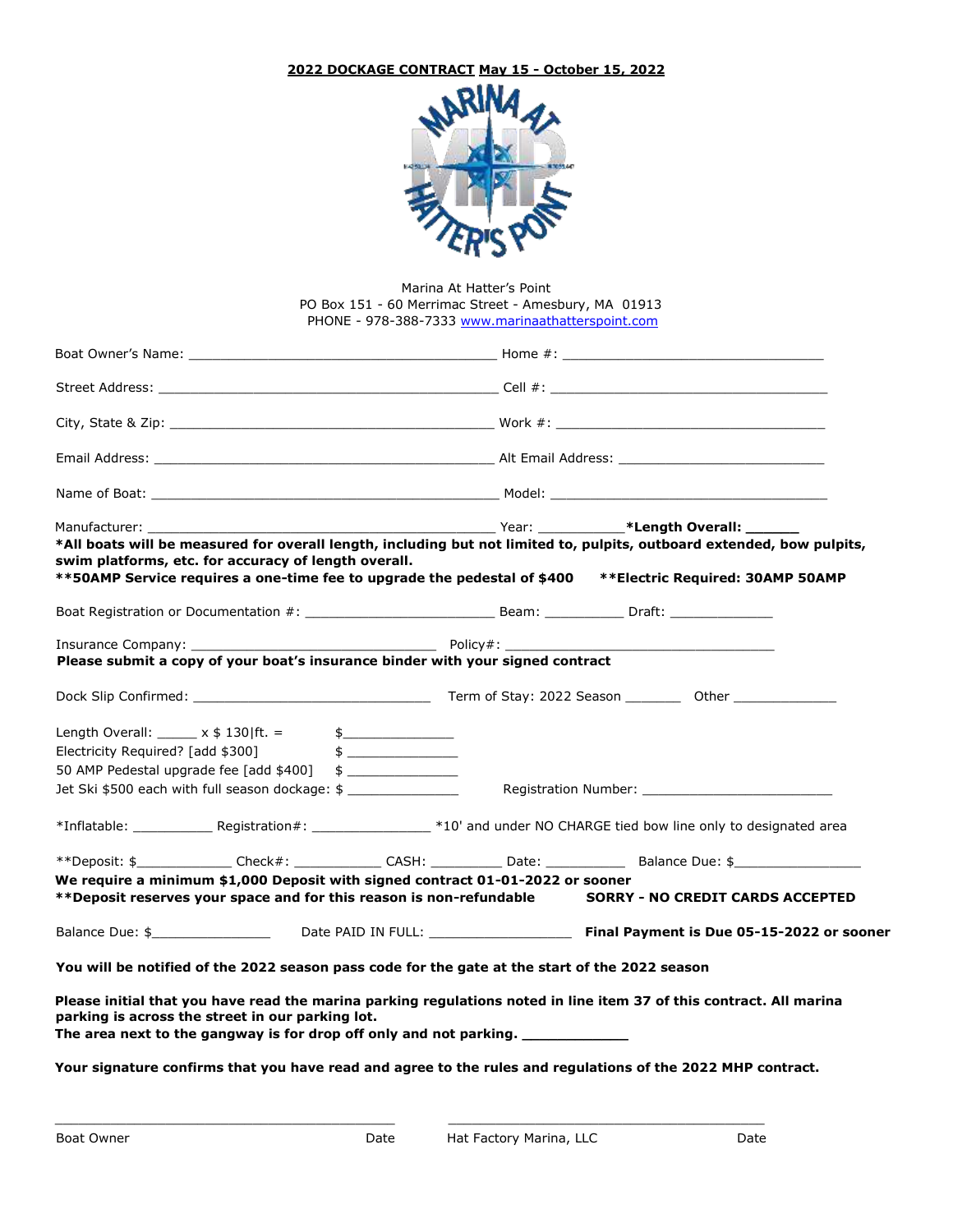## **TERMS OF MARINA CONTRACT AND AGREEMENT**

- 1. The word "Marina" is used to indicate the person duly authorized to represent The Marina at Hatters Point in such matters as pertain to this agreement. The word "boat Owner" is used to indicate the person named above as the owner of the boat described above or his authorized representative.
- 2. The service performed by the Marina under this agreement specifically limited to the leasing of dock space for the use of the pleasure boat described herein. Service includes the use of restrooms and showers. No other service is implied or intended. The care custody and control of the boat and its equipment are the full responsibility of the boat owner, and the Marina shall have no custodial responsibility for the boat.
- 3. Waiver of any condition of this agreement shall only be by written instrument issued by the Marina. The Boat Owner shall not rely upon a verbal authorization of instruction that alters or conflicts with the terms herein. This agreement of use of the dock space is not transferable. Sub-leasing of slips is not permitted. Renting of boats is not permitted.
- 4. This agreement shall be in effect for the term of the lease described above, unless sooner terminated in accordance with the following conditions: A. By destruction in full or in part of the dock or shore side facilitates by fire, storm, or without limitation, another calamity. B. the sale of the boat to another party. C. By breach of any term of this agreement by the Boat Owner, his agents, employees, or guests. D. by Boat Owner's non-payment of dockage fees.
- 5. In the event of termination for any of the above reasons the Marina shall have no responsibility to return or rebate dockage fees in whole or in part.
- 6. Boat Owner agrees to comply with all terms, conditions, rules, and regulations as contained herein or adopted in the future by the Marina. Should breach of this agreement or violation of the terms occur, this agreement shall be voided at the sole option of the Marina and the Marina shall remove the boat from the premises at the Boat Owner's risk and expense and retake possession of the dock space.
- 7. Full payment of the lease fee is due prior to occupancy of the dock space or use of marina facilities. There is a \$50 fee for any return of insufficient funds. Marina has the right to assess a delinquent charge of 1.5% per month on past due balances, together with all costs of collection, and attorney's fees.
- 8. All boats are measured for overall length, which includes bow pulpits, swim platforms, engines, and any other appendage, which increases the length of the boat.
- 9. Boat owner's dinghies and skiffs are subject to separate docking fees and can only be stored in approved locations. All inflatables in the water must be tied up to the designated area of the marina. Trailers cannot be stored at the marina.
- 10. Swimming and diving from the docks is not permitted. Fishing is only allowed in the immediate area of your boat. All fishing gear must be actively attended.
- 11. Fueling of boats at the dock is forbidden.
- 12. No open fires of any kind will be allowed on any boat or dock. Per order of the State Fire Marshal no charcoal, propane or open fires of any kind are allowed on Marina docks.
- 13. All halyards must be tied away from the masts.
- 14. Per the Amesbury By-Laws Dogs must be on a leash not exceeding six [6] feet in length at all times while on MHP or HPC property. Any pet that becomes an annoyance to the Marina or Boat Owners must be removed immediately. No walking of dogs on the docks, please enjoy walking your dog on the newly paved Riverwalk. There is a designated dog relief area beyond the building. Owners are responsible for cleaning up messes left by pets.
- 15. Children aged twelve and under must be accompanied by an adult and wear approved life preserver while on Marina property.
- 16. Abandonment Clause: The Marina shall have no responsibility to provide dock or storage space or maintenance for this boat at any time after the lease term has expired. It is the sole responsibility of the owner to see that the boat is removed from the Marina property on or before the date of expiration of the lease term. In such case as the boat remains at the Marina after the lease period, a \$1.00 per foot per day will be assessed to the boat owner for the first week, if the boat is not removed in the first week a \$5.00 per foot per day will be paid by the boat owner unless prior arrangements have been made. If the boat is still on the dock after November 1st the owner will be contacted by mail at his above address and given notice to remove the boat immediately. After seven days from the date of postmark has passed it is hereby agreed that the Marina shall have full authority to dispose of the boat in any manner it sees fit. Cost of such disposal will be billed to the owner at the above address and is payable upon receipt. All value in salvage or sale of the boat shall be retained by the Marina.
- 17. By execution of this agreement, the Boat Owner grants to the Marina a lien against the described boat, her equipment, and contents for unpaid lease fees, other services, or for damage to the Marina property or personal injury to any person caused or contributed to by the described boat, the Boat Owner, or his guests.
- 18. If it is determined by the Marina to be in the best interest of the Marina and/or its Boat Owners, the Marina reserves the right to terminate this agreement and demand that the boat be removed from the premises within 48 hours. In this case reimbursement or rebate of lease fees will be the sole discretion of the Marina and its decision in such matters will be final.
- 19. The described boat must be used for pleasure only, registered and licensed with proper authorities, equipped, and maintained as required by law and safe practice. Vessels used for other than the personal pleasure use of the owner shall have specific written permission from the Marina to execute that use at the Marina.
- 20. The Boat Owner shall maintain throughout the lease term, Property Insurance equal to at least 90% of the current market value of the boat and all equipment and engines and "All Risk" Protection and Liability Insurance for damage and personal injury caused by the boat, it's owner and his guests in amounts of at least \$300,000 per person and \$500,000 per incident and naming the Marina as additional beneficiary. Boat Owner holds harmless the marina; its agents, and employees from any negligent acts or omissions, not amounting to gross negligence. Owner agrees to provide the Marina At Hatter's Point a copy of their current boat insurance policy or certificate showing both hull and liability coverage.
- 21. Upon arrival at the marina, the described boat shall be docked where instructed by the Marina. If determined to be in the best interest of the Marina, the Marina may, from time to time, direct the boat to dock in another location at the marina.
- 22. The marina has the right to move all boats one cleat if needed. The marina will contact the boat owner if this is necessary.
- 23. When the Boat Owner plans to have the boat away from the marina for more than 24 hours, he shall notify the Marina in advance. The Marina may lease the slip for other purposes and to other parties during this period. The Boat Owner may not sub-lease, lend or otherwise allow use of the dock space or occupancy of the dock space by any boat other than that describe herein.